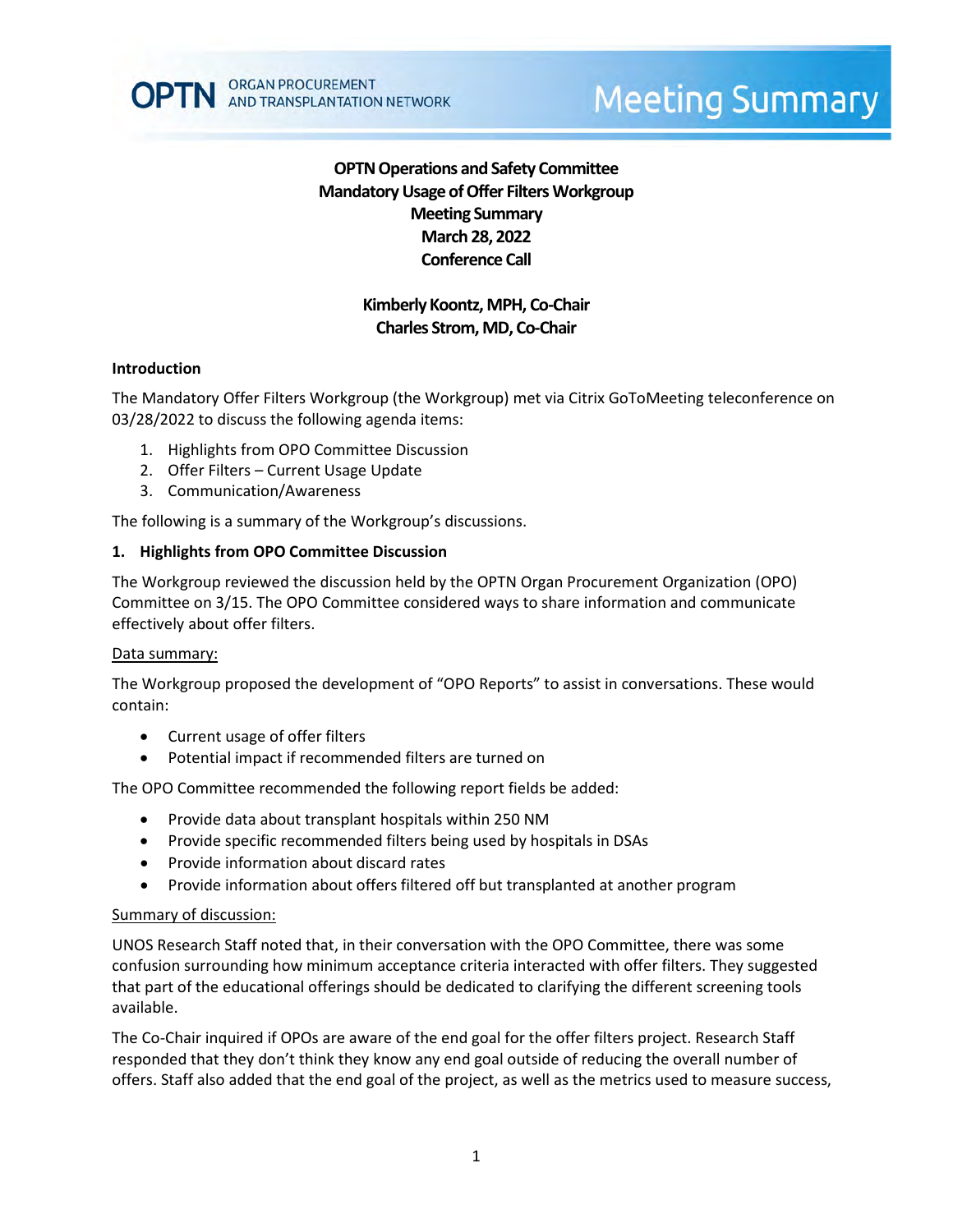is a good question for the Workgroup to consider. When this did not prompt discussion, Staff suggested the current usage statistics could be shared

## Next steps:

The Workgroup will continue to consider what information should be conveyed in an "OPO Report".

## **2. Offer Filters – Current Usage Update**

UNOS Research Staff presented on the current usage of optional offer filters.

#### Data summary:

## *Engagement***:**

- 168 programs have accessed Offer Filters Explorer
	- o Of those 126 programs have been granted access to Offer Filters Manager
- Currently, 62 programs have at least 1 filter enabled
- Of all the programs with filters enabled, programs have chosen predominantly to use all custom filters
- Offer filters have bypassed a total of 590,608 total offers
	- o This accounts for 34.8% of offers to programs with at least one offer filter enabled

#### Summary of discussion:

Staff posed the question what metrics should be considered when determining success of mandatory offer filters, and how should the Workgroup decide what constitutes a mandatory filter. The Co-Chair responded that, from an OPO perspective, an overall decrease in the time taken to get from the initial offer to an acceptance would constitute a success. They added that they could not speak to the transplant program perspective, and wondered if any members could speak to that.

A member considered that, from the transplant center perspective, two comments they had frequently heard were that 1) it was difficult to "play around" with the filters to determine what impact they would have prior to implementing them, and 2) programs were hesitant to enable filters because they worried it would be difficult to change acceptance practices once they were only viewing select, filtered, offers. Staff replied that the Offer Filters Explorer is intended to be the sandbox for determining the effect filters would have prior to actual usage. They went on to speculate that changing acceptance practices with filters enabled may be operational hesitancy rather than technical hesitancy, noting that it was easy to turn off filters. The member clarified that the hesitancy likely stems from a fear of "getting stuck in a certain practice" when a program is not seeing the offers being filtered. They suggested a way around this would be a report to periodically review the offers that have been screened.

The Co-Chair suggested that the Workgroup could consider working on a best practices document to disseminate information from programs that have successfully used offer filters and to reassure programs of their effectiveness. They also reaffirmed with the Workgroup that they felt working with the OPOs was the best path moving forward; the Workgroup agreed.

A member suggested that a way to incentivize it would be to highlight any increases in organ acceptance rate because of offer filters. Staff responded that it would be difficult to model an increase in acceptance rate just from the Offer Filters Explorer tool due to the multifaceted factors that go into organ acceptances. However, they are working on comparing programs that have filters turned on in comparison to programs that have none to demonstrate the increased efficiency of allocation for the first set of programs. The Co-Chair also added that increased efficiency due to a lower number of offers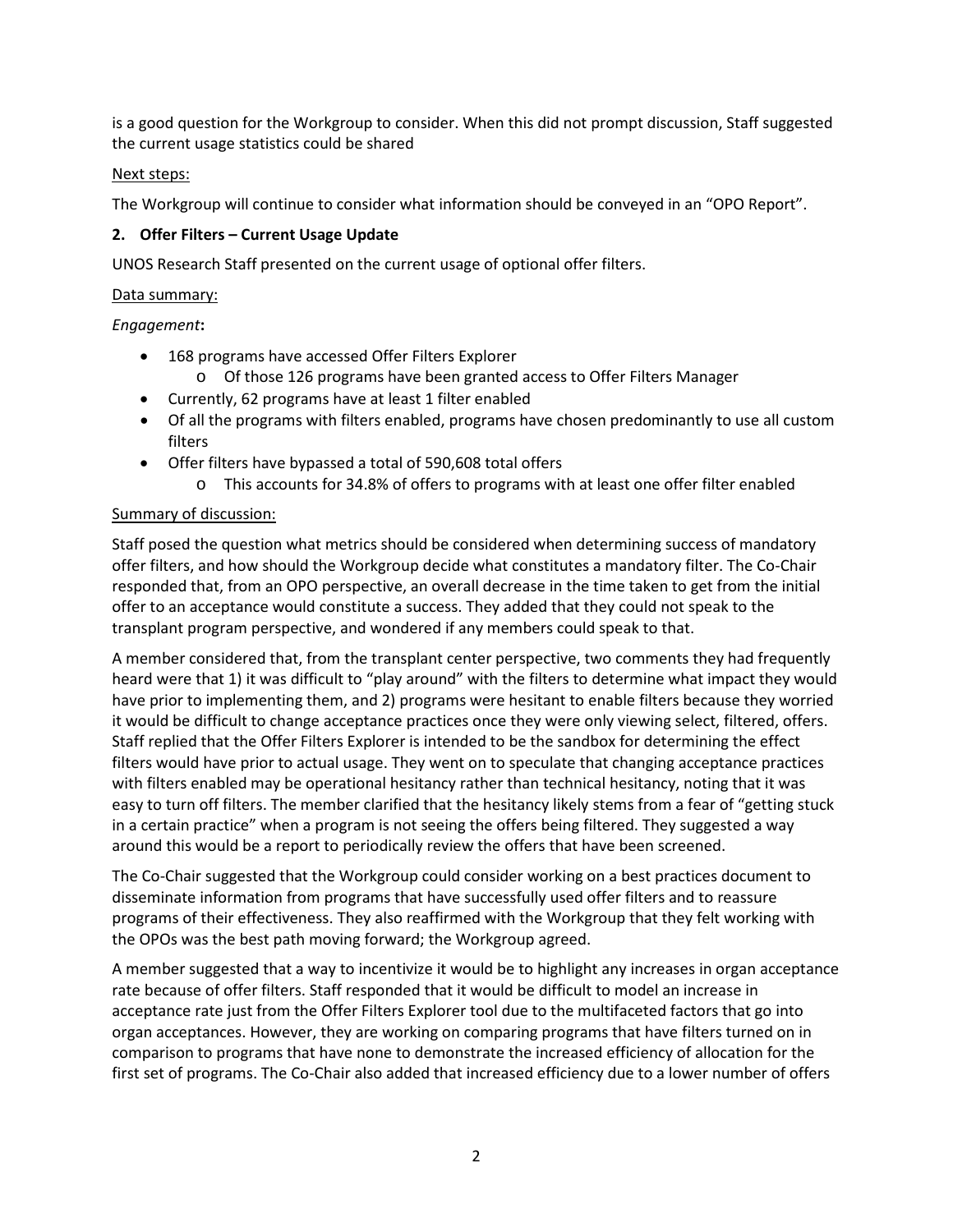would be appealing to transplant programs as they have frequently heard that programs feel they are receiving too many offers.

## Next steps:

Research Staff will consider the feedback from the Workgroup.

## **3. Communication/Awareness**

The Workgroup had an open discussion on best practices to motivate OPOs and transplant programs to use offer filters.

## Summary of discussion:

The Co-Chair wondered what the best approaches for education on offer filters would be. A member endorsed having a webinar, but emphasized that programs are overall afraid of the offers that they will bypass without seeing. Furthermore, for smaller programs, the yield from offer filters is not as significant. A second member also supported having a webinar, and noted that one of the benefits of offer filters is the increased efficiency the more programs that are using them. They considered that, while programs may worry about the offers they will miss due to bypassing, they will receiving more legitimate offers because of the increased allocation efficiency with offer filters.

The Co-Chair also posed the question how can programs efficiently get the information to the right person to make a decision on an organ. A number of members responded that it would be either the medical director, primary surgeon or physician, or a senior transplant administrator. It was suggested, then, that the webinar should target these positions. Another suggestion was to create an educational video that records the entire process of choosing and activating an offer filter. A third suggestion was to present at the Transplant Management Forum on using offer filters.

Research Staff inquired which group should sponsor the webinar, adding that it may get more support if it comes from the Workgroup as opposed to UNOS overall. PCR staff responded that both were available as an option, and the Co-Chair endorsed a webinar coming from the Workgroup or the Operations and Safety Committee as a whole.

## Next steps:

UNOS IT Staff will deliver the presentation given to kidney transplant programs at the Workgroup's next meeting. The Workgroup will suggest to the Operations and Safety Committee that they sponsor a webinar on using offer filters. The Workgroup will also review the Offer Filters Explorer FAQ to determine if it needs to be updated.

## **Upcoming Meeting**

• April 25, 2022